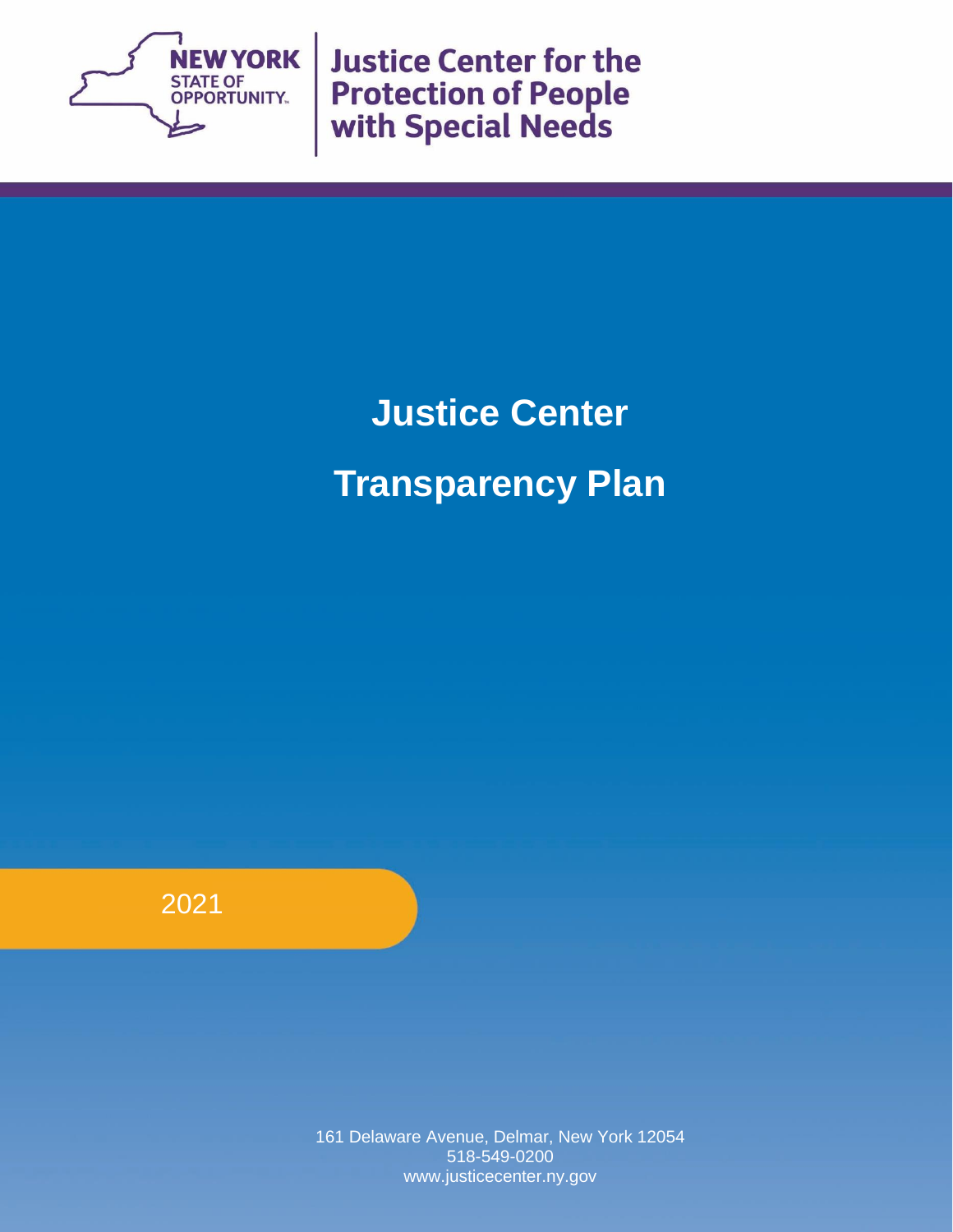# **The Justice Center's Promise to New Yorkers with Special Needs and Disabilities**

#### **OUR VISION**

People with special needs shall be protected from abuse, neglect and mistreatment. This will be accomplished by assuring that the state maintains the nation's highest standards of health, safety and dignity; and by supporting the dedicated people who provide services.

#### **OUR MISSION**

The Justice Center is committed to supporting and protecting the health, safety, and dignity of all people with special needs and disabilities through advocacy of their civil rights, prevention of mistreatment, and investigation of all allegations of abuse and neglect so that appropriate actions are taken.

#### **OUR VALUES AND GUIDING PRINCIPLES**

**Integrity:** The Justice Center believes that all people with special needs deserve to be treated with respect and that people's rights should be protected.

**Quality:** The Justice Center is committed to providing superior services and to ensuring that people with special needs receive quality care.

**Accountability:** The Justice Center understands that accountability to the people we serve and the public is paramount**.** 

**Education:** The Justice Center believes that outreach, training, and the promotion of best practices are critical to affect systems change.

**Collaboration:** Safe-guarding people with special needs is a shared responsibility, and the Justice Center is successful because it works with agencies, providers, people who provide direct services, and people with special needs to prevent abuse and neglect.

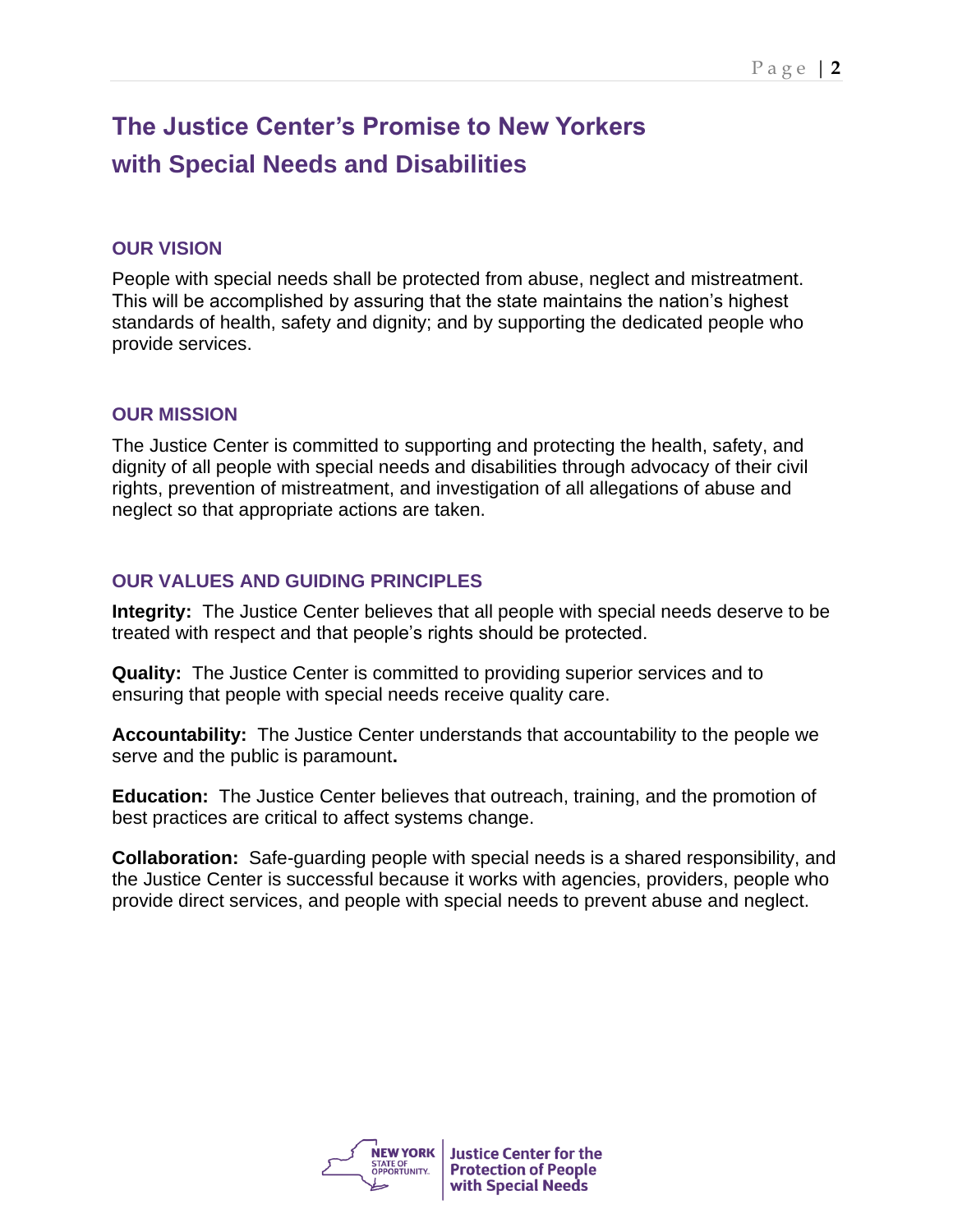# **Background**

The NYS Justice Center for the Protection of People with Special Needs was founded in 2013 as a first in the nation oversight agency to ensure accountability for the welfare of people with special needs who are in state and private care within the State of New York. To achieve its mission, the Justice Center standardized the state's systems for incident reporting, investigations, disciplinary processes for state employees, corrective and preventive actions and pre-employment background checks.

The Justice Center continues to protect the health, safety, and dignity of all people with special needs and disabilities by developing abuse prevention tools, providing education to stakeholders on Justice Center operations, and ensuring high quality investigations of all allegations of abuse and neglect at facilities licensed, certified or operated by OPWDD, OASAS, OMH, OCFS, DOH, and SED.

Over the past eight years, the Justice Center has continued its efforts to engage with stakeholders impacted by the agency's work. The feedback from these individuals and groups has helped the Justice Center improve its core functions and develop new initiatives. One such initiative is the agency's effort to improve transparency regarding its work. This plan outlines the steps taken by the agency to share its work with the public and proposals for further transparency.

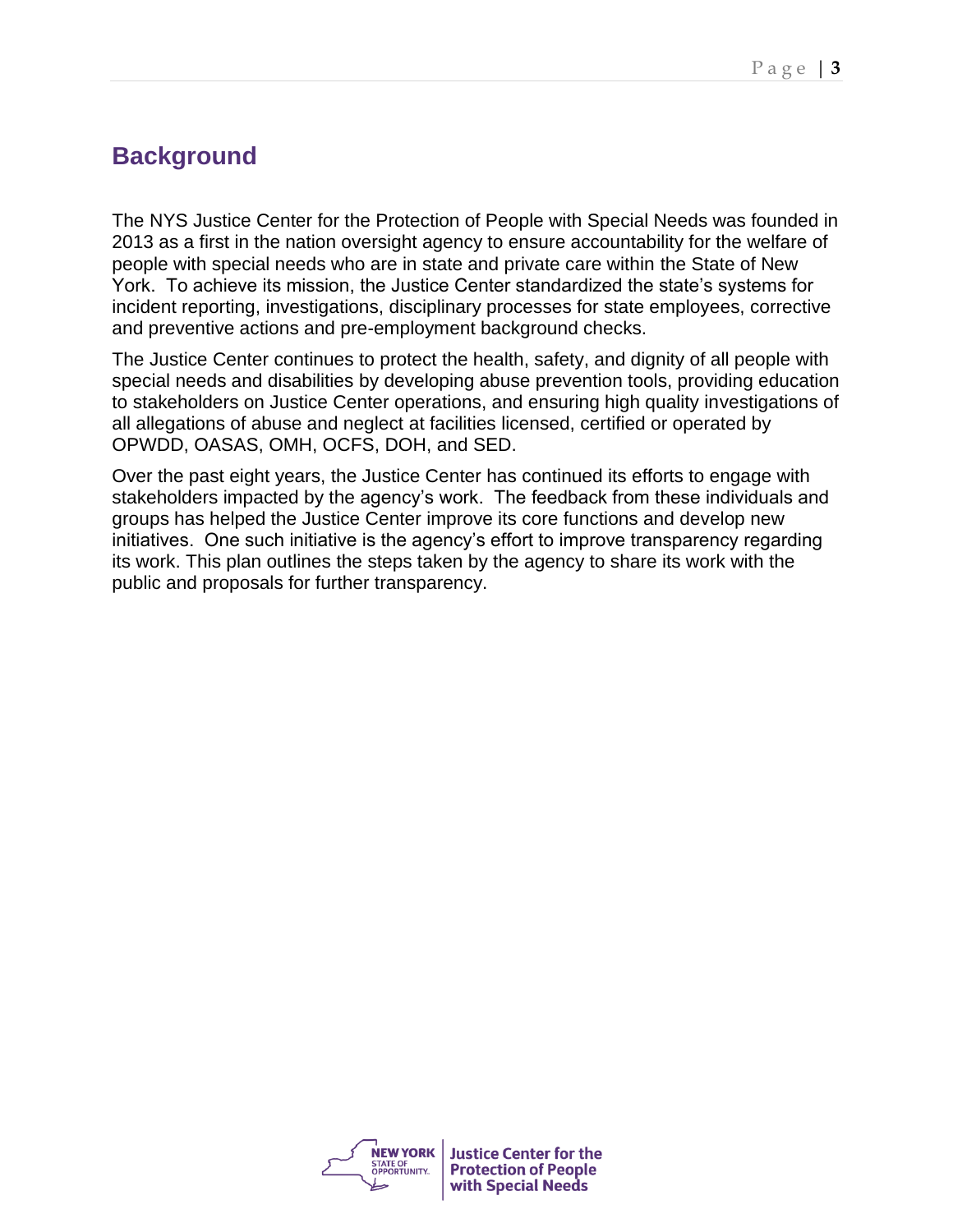# **Table of Contents**

| Proposed Plan to Expand Transparency and Expected Timeline 8 |
|--------------------------------------------------------------|
|                                                              |
|                                                              |
|                                                              |
|                                                              |
|                                                              |
|                                                              |
|                                                              |
|                                                              |
|                                                              |
|                                                              |
|                                                              |

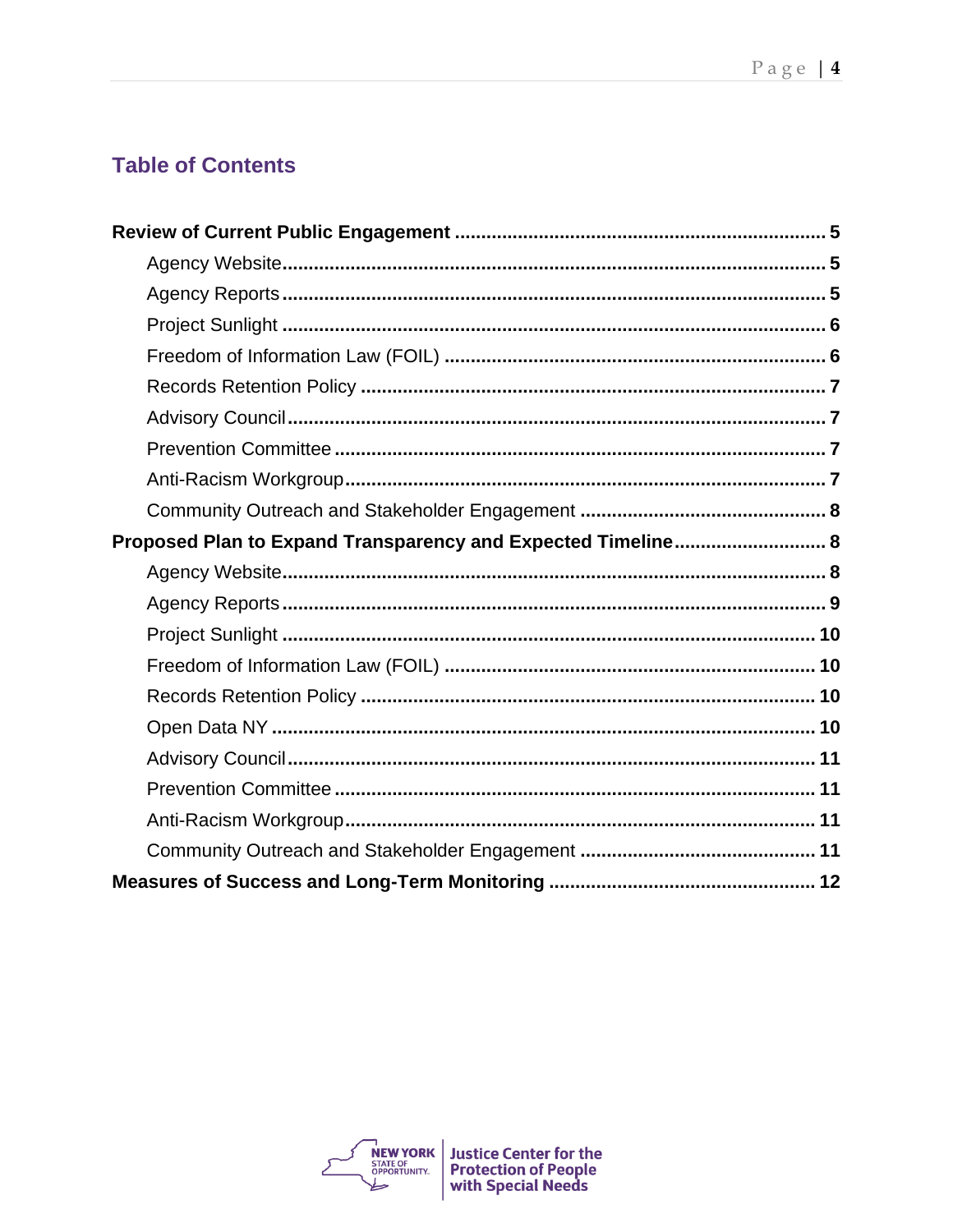# **I. REVIEW OF CURRENT PUBLIC ENGAGEMENT**

# ❖ *Steps Taken to Review of Current Policies and Procedures*

The Justice Center began a comprehensive review of all agency policies related to transparency in September of 2021. Areas examined include the agency's website, all regularly issued data reports, the agency's compliance with initiatives such as Project Sunlight and Open Data NY, responsiveness to Freedom of Information Law (FOIL) requests, records retention policy, overviews of the Justice Center Advisory Council as well as other committees, and public and stakeholder outreach efforts. Representatives from the units involved in these matters submitted background information as well as suggested initiatives to expand the public's understanding of Justice Center processes, procedures, and data.

## ❖ *Review Results*

## ➢ Agency Website

The Justice Center recently redesigned its website to make the agency's work more transparent. The site focuses on making agency processes easy to understand as well as providing better access to documents, materials, and contact information. Included on the website are the agency's Monthly and Annual Reports which set forth key data metrics of agency functions. Specifically, the data provides information on the types of reports made to the Justice Center, outcomes and categories of substantiated abuse and neglect cases, the number of criminal background checks of prospective employees and volunteers, and the number of provider checks of the Staff Exclusion List (SEL) prior to hiring. In addition, the Justice Center's five-year progress report is available and includes an evaluation of prior and current practices as well as highlights of agency metrics and initiatives. The website also contains a video series that explains the investigative and prevention work of the Justice Center. Additionally, agency-created guidance documents geared toward specific audiences, including individuals, families, and subjects, are available in multiple locations on the Justice Center's website. These resources are also made available in multiple languages in compliance with the agency's language access plan.

# ➢ Agency Reports

The Justice Center is required by Executive Law § 560 and Correction Law § 401-a (2) to publish an Annual Report to the Governor and Legislature concerning its work during the preceding year. The report summarizes the agency's activities and accomplishments on a yearly

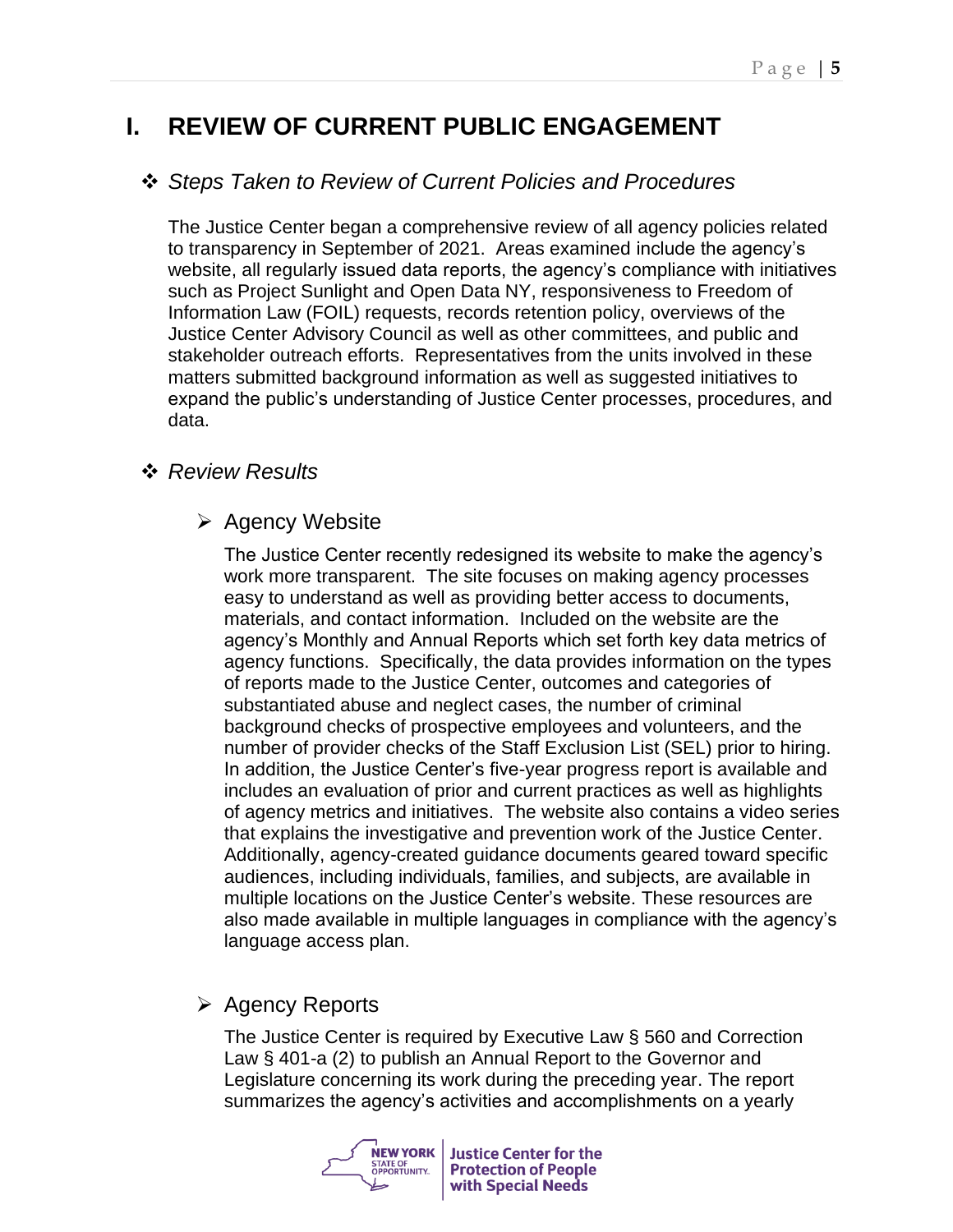basis and was expanded recently to help stakeholders and the public understand Justice Center processes. The report includes, but is not limited to, the following statistics and information: number of reports received by the Vulnerable Persons' Central Register (VPCR), results of investigations by types of facilities and programs, types of corrective actions taken, results of the review of patterns and trends in the reporting of and response to reportable incidents, recommendations for appropriate preventative and corrective actions, and efforts undertaken to provide training. The report also includes a description of the Justice Center's efforts to monitor the state's compliance with the statutory requirements for the provision of mental health services to incarcerated individuals, including those with serious mental illness in segregated confinement.

## ➢ Project Sunlight

The agency has developed a process for recording and reporting meetings on Project Sunlight. The agency also designated a liaison responsible for communicating and ensuring compliance with the program. In addition, select agency staff receive technical and substantive trainings through the Statewide Learning Management System (SLMS) to ensure that pertinent information is gathered and reported to Project Sunlight.

➢ Freedom of Information Law Requests (FOIL)

The Justice Center's Records Management & Access Unit is dedicated to ensuring the timely review of and response to records requests under the Freedom of Information Law (FOIL), Article 6 (Sections 84-90) of the NYS Public Officers Law. FOIL provides the public with access to records maintained by government agencies with certain exceptions. The Justice Center makes available to the public a Subject Matter List which provides greater detail on the types of records in the possession of the agency, whether subject to FOIL or not, pursuant to Public Officers Law section 87(3)(c).

Members of the public can directly access the Open FOIL portal to submit a FOIL request through the Justice Center's website. The Open FOIL website allows the Justice Center to track and fulfill FOIL requests as well as ensure that any FOIL requests are completed in a timely manner.

The Justice Center remains committed to providing access to records with minimal financial burden to the requestor. Our agency regularly fulfills records requests at no cost.

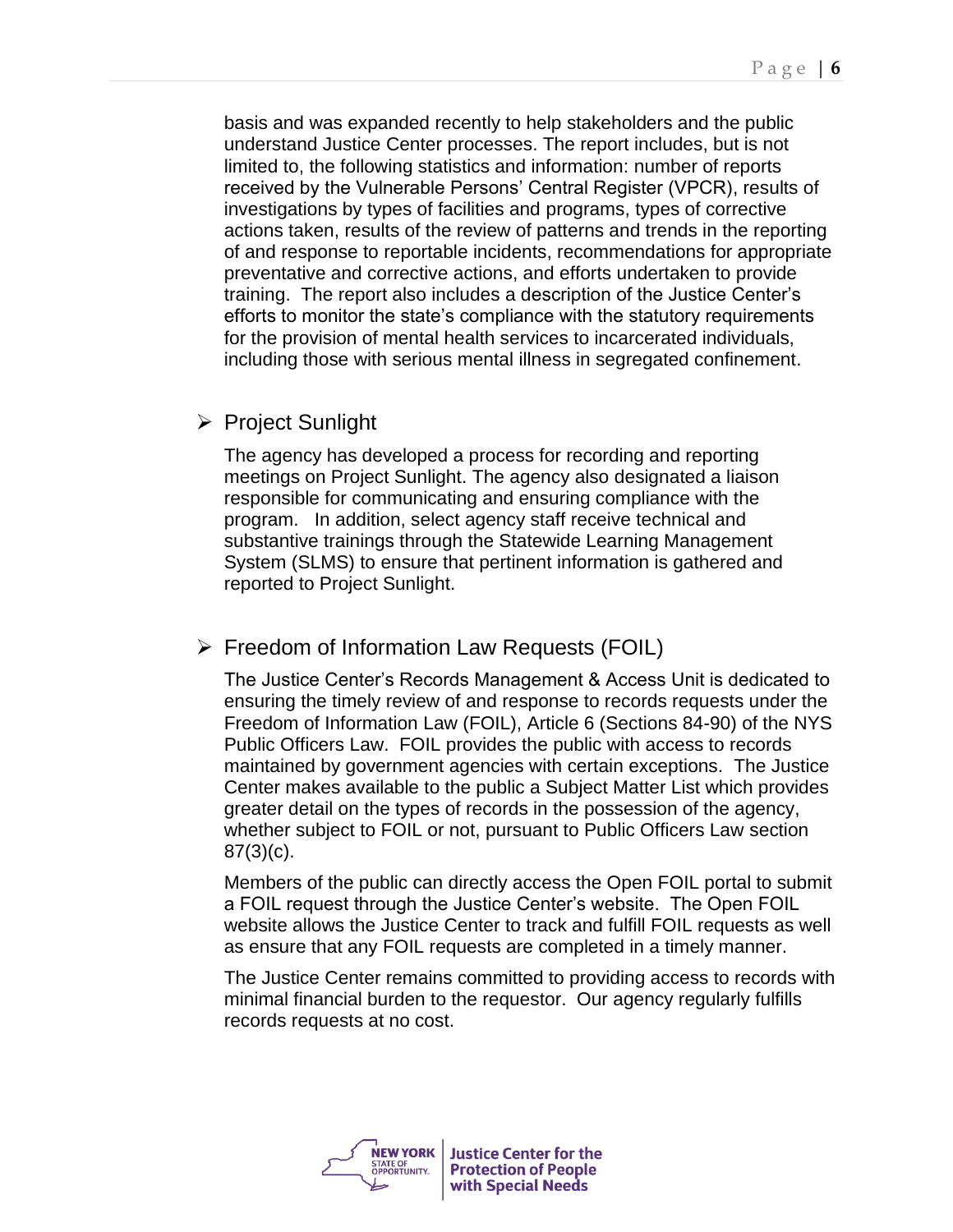# ➢ Records Retention Policy

With the goal of timely transferring government records to the State Archives, the Justice Center reviews and updates its policies on record retention and disposition on a periodic basis. Our agency's Records Management & Access Unit has dedicated a staff member to serving as the Records Management Officer (RMO). The RMO's duties include creating and maintaining a records inventory, drafting proposed records retention and disposition schedules for approval by the State Archives, overseeing records disposition, and developing plans to improve records management.

# ➢ Advisory Council

The Justice Center is committed to sharing the progress of its councils, committees, and workgroups while balancing confidentiality. The Justice Center's Advisory Council provides guidance to the agency in the development of policies, programs, and regulations. Members include service providers, people who have or are currently receiving services, their family members, and advocates. The Council meets quarterly. The Advisory Council members, meeting dates, and any recommendations made by the Council to the Executive Director are currently available on the agency's website.

## ➢ Prevention Committee

In early 2020, the Justice Center launched an internal committee with the goal of expanding its ability to identify preventative actions to address conditions that cause or contribute to incidents of abuse and neglect. The Prevention Committee reviews data, trends, and policies and practices relating to the prevention of abuse or neglect. This includes examining staffing patterns and practices of various service delivery models as well as the supervision levels required to help ensure the safety of service recipients.

# ➢ Anti-Racism Workgroup

In response to events happening across the nation, the agency created the Anti-Racism Workgroup. The group has several goals including: understanding the agency's collective awareness on racial equity and how it impacts Justice Center work, identifying strategies to align agency behavior and practices with a culture that values the talents, skills, experiences, expertise, and commitment of every Justice Center

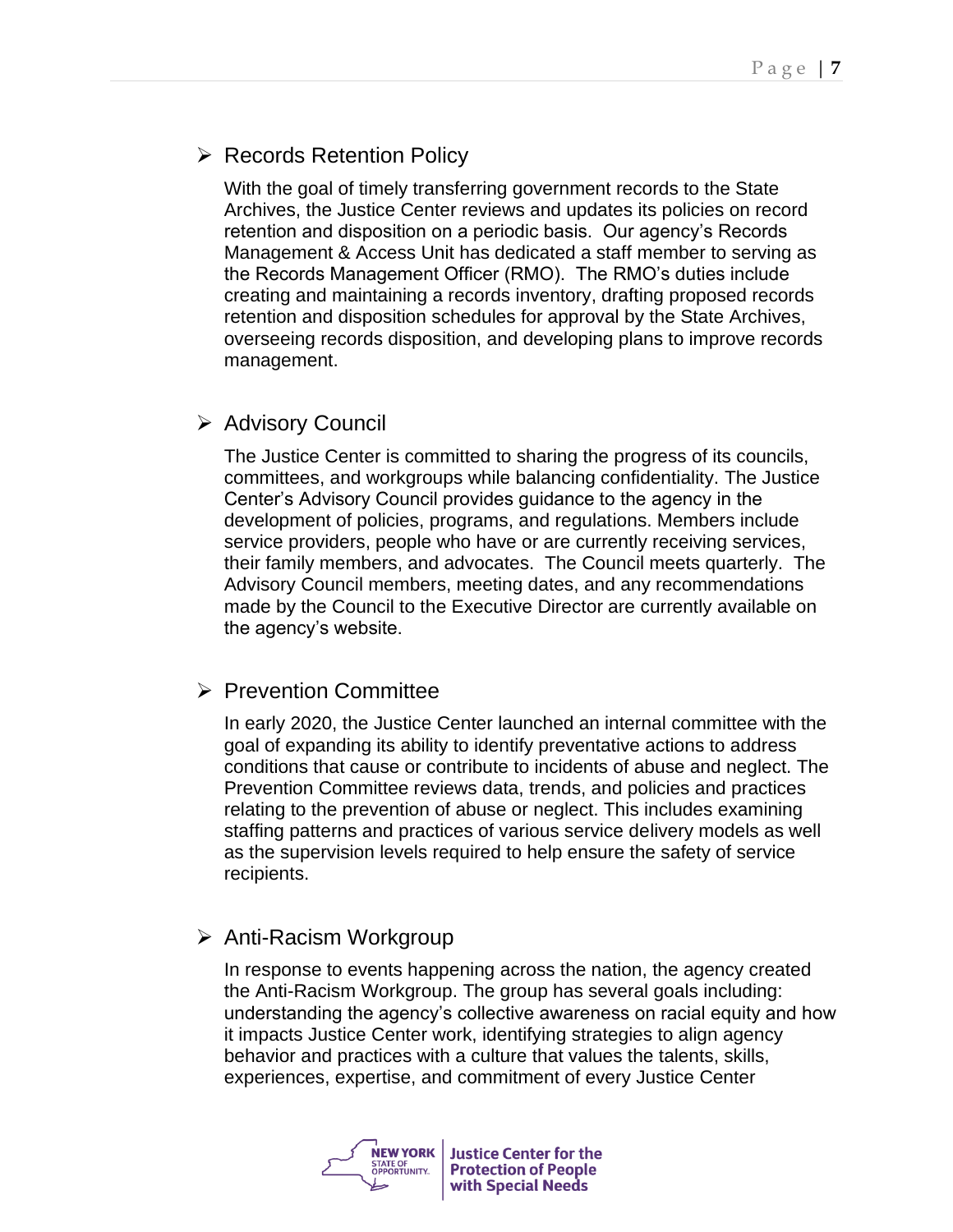employee, and identifying where more investment is needed in staff training to increase cultural competence.

## ➢ Community Outreach and Stakeholder Engagement

The Justice Center conducts extensive outreach to the public and key stakeholders. In 2019, the agency conducted 100 presentations to provider agencies, the direct care workforce, family members, local government, and other interested stakeholders. In addition, the agency holds regional conferences that are free to the public where anyone can engage with executive staff. Nearly 500 people attended these public events in 2019. As a result of the pandemic, the agency successfully moved these outreach events to virtual platforms for 2020 and 2021. More information on our outreach efforts is available in the [Annual Report.](https://www.justicecenter.ny.gov/pressroom) In addition, the agency publishes a quarterly newsletter with information on initiatives, prevention work, and engagement opportunities.

The agency has also focused on increasing legislative engagement by meeting with key legislators in both houses. In the past, agency leadership hosted forums with legislators about the Justice Center in their districts. The agency remains committed to being a resource for legislators and their constituents and plans to continue to offer forums whether virtual or in-person.

The Justice Center has prioritized increasing collaboration and transparency with our union partners. The agency has regular communication with CSEA, PEF, NYSUT, and 1199 SEIU. This consistent dialogue allows issues to be discussed openly and honestly and allows Justice Center executive staff to address concerns in a timely manner.

Finally, the Justice Center proudly honors members of the public during its annual awards ceremony which highlights the important work of direct care workers and others who support the agency's mission and vision. The Justice Center Champion and Code of Conduct Awards Ceremony is [posted on the agency website](https://www.youtube.com/watch?v=uadWVQmp4SM) for public viewing.

# **II. Proposed Plan to Expand Transparency and Expected Timeline**

## ➢ Agency Website

Consistent with the articulated priorities of Governor Kathy Hochul, the Justice Center will continue to build its website with the goal of providing additional transparency and resources for the public. In that vein, the agency will expand upon the data provided in the agency's Monthly

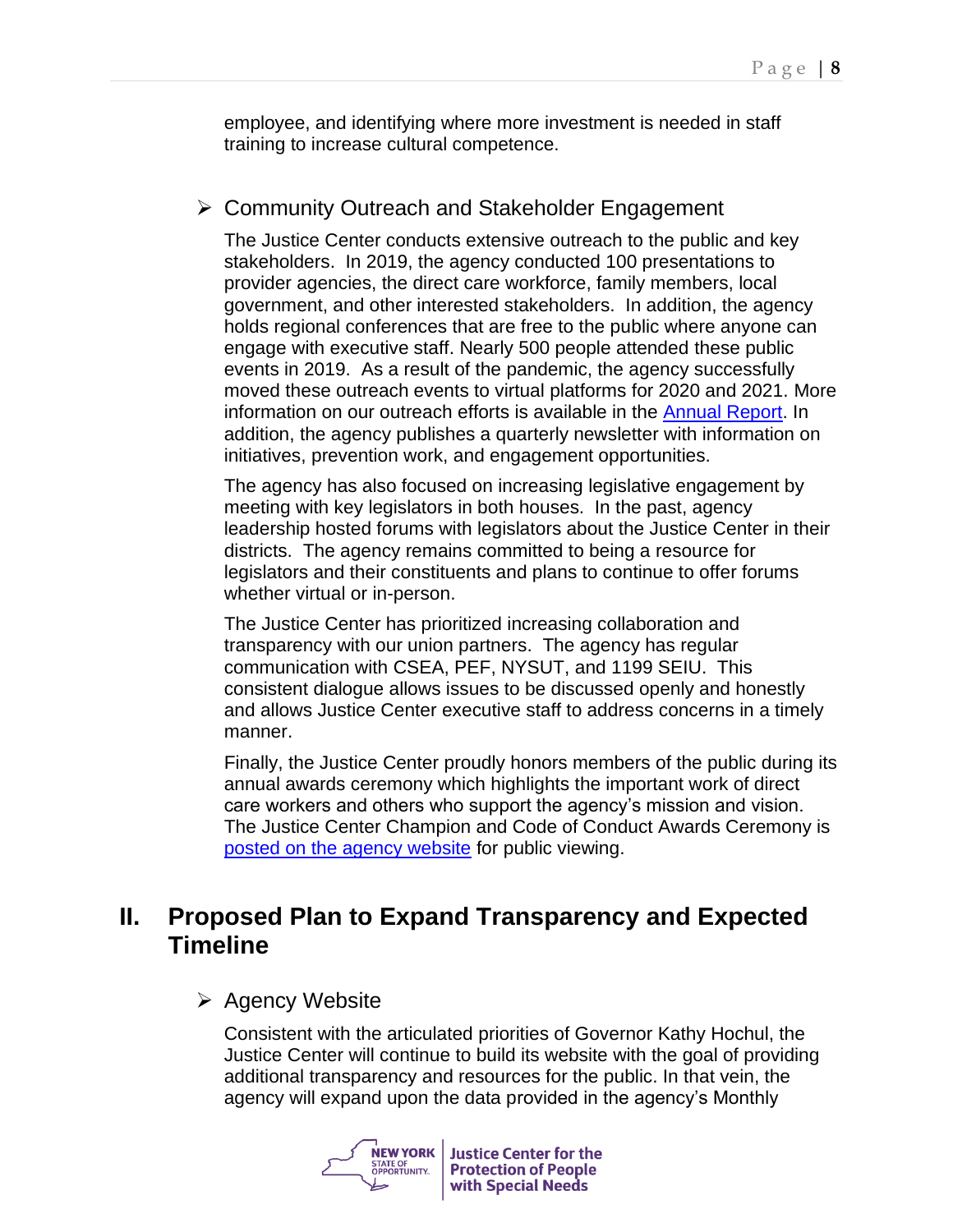Reports by including additional information related to the three-business day review of incidents for OPWDD, OMH, OCFS, and OASAS providers, as well as the results of employee disciplinary actions in substantiated abuse and neglect cases. These changes do not require statutory amendments since the Monthly Report is not currently a requirement in law, but rather a report the agency issues in the interest of transparency. In addition, the agency will continue to develop guidance documents to ensure members of the public understand the processes within the Justice Center. This effort would include posting examples of the types of correspondence that an individual or agency might receive if involved in an investigation. The Justice Center also proposes adding a section to the website to share the agency's organizational chart.

Increasing the amount of data available to the public on the agency's website as well as increasing the data points in the Justice Center's Monthly Report will not require any additional resources. The Justice Center is targeting the expansion of data in reports and additions to the website for the end of 2021 with additional elements implemented in 2022.

## ➢ Agency Reports

In 2021, newly enacted legislation known as Humane Alternatives to Long Term Solitary Confinement (HALT) strictly limited the amount of time that inmates in state prisons can spend in solitary confinement and increased requirements around services and treatment available to inmates. Under this new law, the Justice Center is charged with an expanded role as a compliance monitor. The agency must provide a public report on its findings along with recommendations regarding segregated confinement and residential rehabilitation units and plans to make the report available on the agency website. The statute requires this report no less than annually after implementation of HALT in March of 2022. The Justice Center will report on its findings and recommendations in the first quarter of 2023 and then annually each year thereafter.

In addition to this new statutorily required report related to the agency's forensic work, the Justice Center will share information with the public regarding the on-going reviews it currently undertakes in state correctional facilities. Specifically, we propose the publication of the systemic reviews performed at multiple facilities and single facility reviews regarding compliance related to segregated confinement and quality of mental health care in prisons. The agency currently publishes aggregate quarterly data on the site visits that the agency conducts to prisons. We plan to expand upon the quarterly report and publish documents related to single site visits to prisons and systemic reviews of issues impacting multiple prisons.

The Justice Center will also publish systemic reviews done by the agency's Prevention and Quality Improvement Unit. These reviews

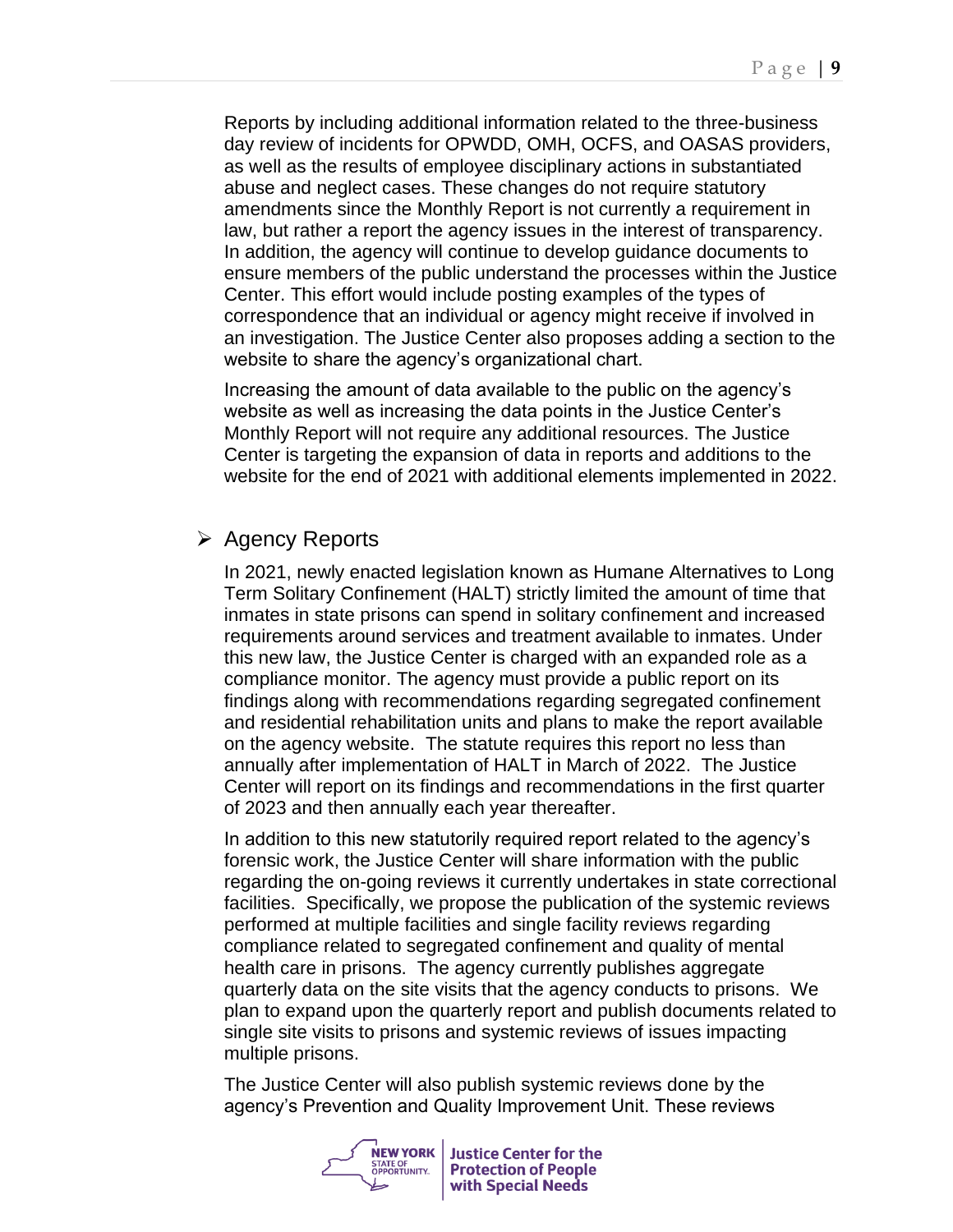provide an in-depth look at issues present at multiple facilities and identify recommendations for change in policies and procedures to mitigate future risk for individuals receiving services. The agency plans to implement this in the first quarter of 2022.

## ➢ Project Sunlight

The Justice Center will continue to make public any information regarding interactions between agency decision-makers and any individuals, entities, and their representatives, through Project Sunlight [\(https://projectsunlight.ny.gov/](https://projectsunlight.ny.gov/) ), an online database established in accordance with the Public Integrity Reform Act of 2011.

The agency has developed a process for recording and reporting meetings on Project Sunlight as well as designated a liaison responsible for communicating and ensuring compliance with the program. This liaison has been identified within the agency and has already started monitoring for meetings that fall under Project Sunlight's scope. In addition, the agency plans to adopt an internal reporting mechanism to identify reporting on Project Sunlight which will be implemented by November 2021.

#### ➢ Freedom of Information Law Requests

The Justice Center strives to address all FOIL requests in a timely manner and has no requests currently pending over 90 days. Our agency will continue to monitor FOIL requests and proactively make available key documents and data for public access on the agency website. Agency staff play an integral role in ensuring timely response to FOIL requests and will continue to do so going forward.

## ➢ Records Retention Policy

As mentioned previously, the Justice Center's Records Management & Access Unit has dedicated a staff member to serving as the Records Management Officer (RMO). The RMO's duties include creating and maintaining a records inventory, drafting proposed records retention and disposition schedules for approval by the State Archives, overseeing records disposition, and developing plans to improve records management. The RMO will assist in finalizing the agency's efforts to create a comprehensive policy on records retention and disposition schedules for all business units beginning in the Spring of 2022.

## ➢ Open Data NY

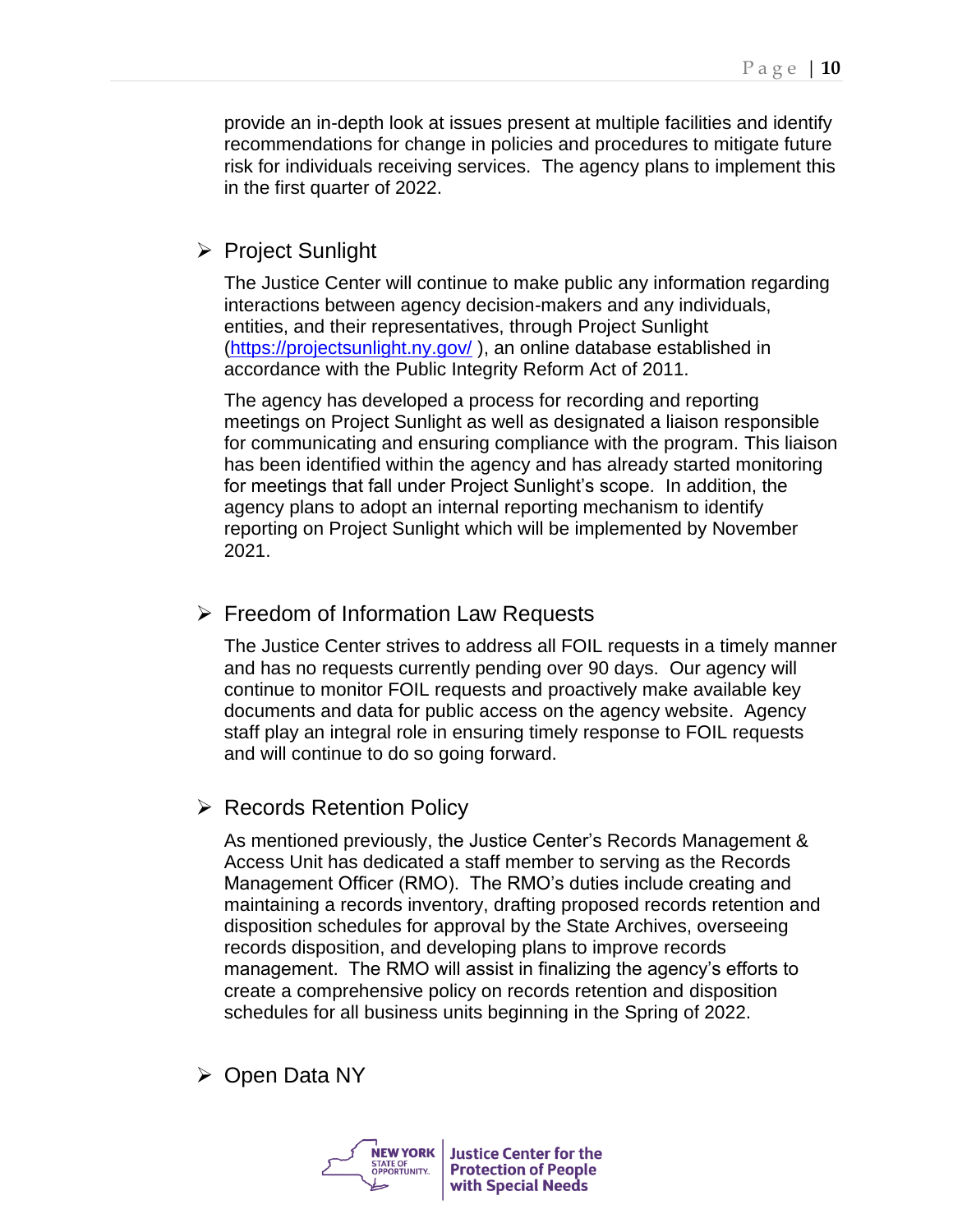With the understanding that Open Data NY serves as a "one stop shop" to make data easily accessible to the public, the Justice Center will identify data that can be searched and post it to the public database. The agency will begin in the first half of 2022 with data that is contained within publicly published reports (Monthly Report, Annual Report) and expand as needed for publication.

## ➢ Advisory Council

As previously mentioned, the Justice Center's Advisory Council meets on a quarterly basis. To increase transparency of these meetings, the Justice Center plans to expand the information available on its website to include summaries of Council meetings which would give the public the opportunity to review the topics discussed with the Council. Summaries of meetings will begin in January of 2022. No additional resources are needed to implement this project.

## ➢ Prevention Committee

To share the work of the Prevention Committee with the public, the Justice Center plans to make available on its website the committee agendas and summaries of meetings addressing the issues that arise in investigations led by both the Justice Center and its State Oversight Authorities. Implementation will begin in the first quarter of 2022 to coincide with the next Committee meeting.

## ➢ Anti-Racism Workgroup

The Justice Center recognizes the importance of sharing information on this initiative with the public. The agency plans to provide on its website information regarding the Anti-Racism Workgroup's on-going initiatives, meeting agendas, and strategic plan to allow the public to review the progress of this internal workgroup. Publication of these documents can be expected by the end of 2022.

## ➢ Community Outreach and Stakeholder Engagement

The Justice Center plans to continue its extensive engagement with stakeholders in 2022. This includes regularly scheduled meetings with State Oversight Agencies, private providers, and unions. In addition, the Justice Center will seek opportunities to increase engagement with the individuals we serve as well as family members and legal guardians.